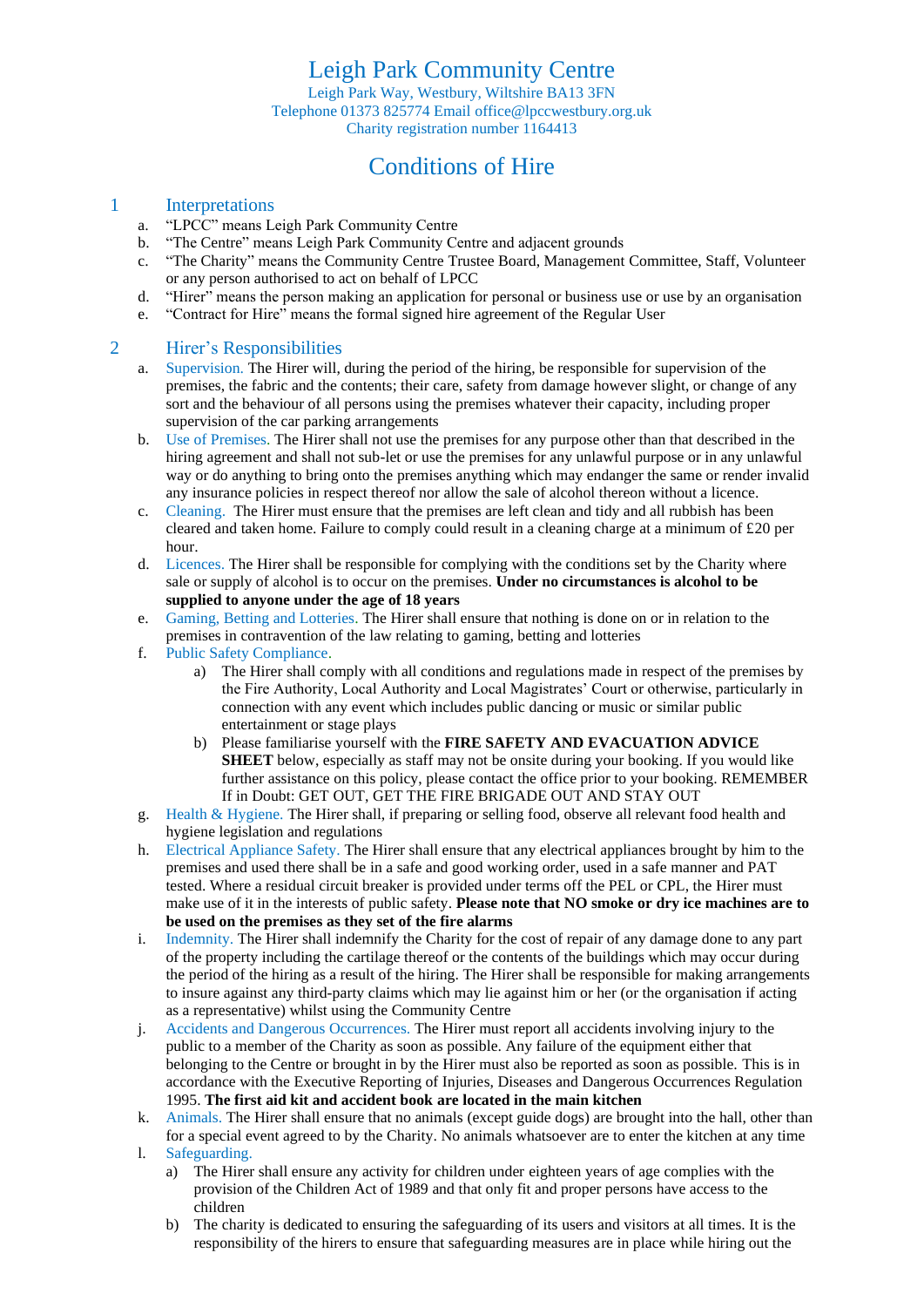space. If there is a chance that those hiring the premises will come into contact with children and or vulnerable adults, we will ask for proof that the appropriate level of DBS checks and safeguarding training have been met.

- m. Sale of Goods. The Hirer shall, if selling foods on the premises, comply with Fair Trading Laws and any code of practice used in connection with such sales. In particular, the Hirer shall ensure that the total prices of all goods and services are prominently displayed, as shall be the organiser's name and address and that any discounts offered are based only on manufacturer's Recommended Retail Prices
- n. Insurance. Insurance shall not apply to any loss, damage, liability, claim, cost or expense of whatsoever nature, directly or indirectly caused by, contributed to by, resulting from, arising out of, or in conjunction with, the following: a) a communicable disease or b) the fear or threat (whether actual or perceived) of a communicable disease The Hirer shall be responsible for making arrangements to insure against any theft, loss or damage to any property left at the Community Centre. Items left at the Community Centre are done so at the Hirer's own risk
- o. Payment of Hire. The Hirer shall ensure that payments of invoices are made within 7 days of receipt or as directed on the individual invoice.
- p. End of Hire. The Hirer shall be responsible for leaving the premises and surrounding area in a clean and tidy condition, properly locked and secured unless directed otherwise and any contents temporarily removed from their usual positions properly replaced, otherwise the Committee shall be at liberty to make an additional charge
- q. Noise. The Hirer shall ensure that the minimum of noise is made on arrival and departure
- r. Parking. The Hirer shall ensure that they or their guests use the parking spaces that have no designation, reserved status, signage or any other indication that they are special in some way, unless they hold and display a blue badge permit. All normal parking spaces are available on a first-come, first-served basis by anyone and all disabled parking spaces are available on a first-come, first-served basis by anyone holding and displaying a blue badge permit.

#### 3 Smoking

a. Smoking or e-cigarettes is NOT allowed anywhere on the premises, except at the external designated smoking areas

#### 4 Photographs and Video Recording

a. Photographs for professional use and publication thereof are not permitted in the Centre without the permission of the Charity. The use of video recording equipment is likewise prohibited in the Centre without the permission of the Charity

#### 5 Cancellation

- a. Cancellation by the Charity. The Charity reserves the right to cancel this hiring in the event of the Centre being required for use as a Polling Station for a Parliamentary or Local Government election, by-election, wedding, funeral or pandemic in which case the Hirer shall be entitled to a refund of any deposit already paid.
- b. Cancellation by the Hirer. If the case of a cancellation of a regular/block booking, within 30 days of the hiring date, the hirer shall pay to the charity the full amount of the hall hire charge together with any other loses (including agreed/potential food and beverage and merchandise sales and committed technical, equipment, security, staffing and entertainment costs) whatsoever incurred by the charity. If 30 days notice or more is given in writing by the hirer, only the deposit amounts are due / retained.
- c. All other bookings. In the case of a cancellation of any other booking, the hirer will forfeit the hall booking and food and beverage deposit(s) and if the hirer cancels the hiring with less than 30 days notice the hirer will also be liable to pay the balance of the hire charge and food and beverage charges
- d. Adverse Weather Cancellation by the Hirer. The Charity cannot be held responsible for adverse weather conditions, where the event or session is cancelled by the hirer due to bad weather the full amount payable is still due.

In Writing: All cancellations must be received in writing prior to the confirmed date of the booking. Failure to do this may result in the full hire charge being applied.

#### 6 Unfit for Use

a. In the event of the Centre or any part thereof being rendered unfit for the use for which it has been hired, the Charity shall not be liable to the Hirer for any resulting loss or damage

#### 7 Refusal of Booking

a. The Charity reserves the right to refuse a booking without notice or to cancel this hiring agreement either before or during the term of this agreement upon giving 7 days notice in writing to the Hirer. The Hirer shall be entitled upon such notice to reimbursement of such monies including the deposit or a proportion of the same as has been paid by the Hirer to the Charity. The Charity shall not be liable to make any further payment to the Hirer.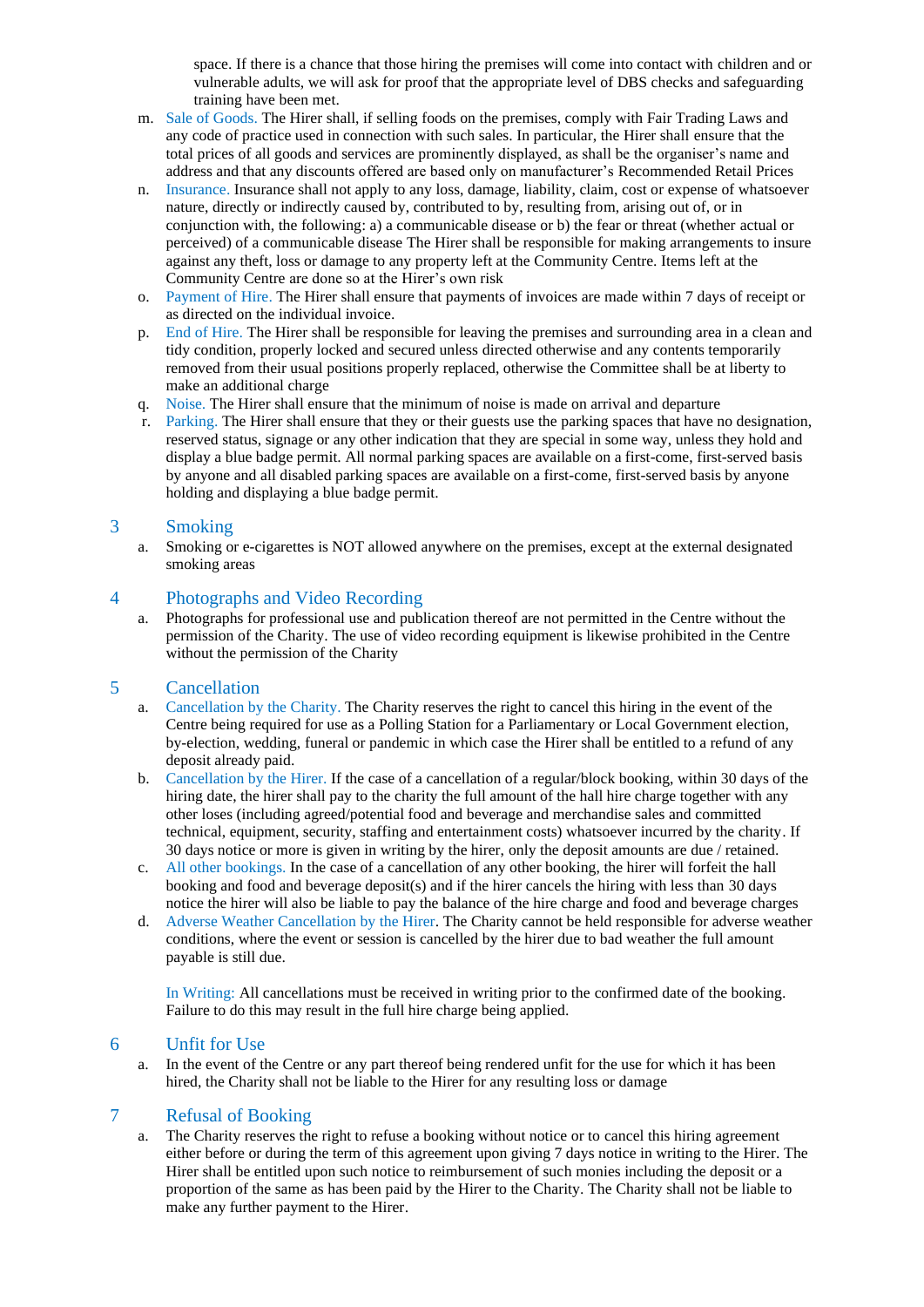# **FIRE SAFETY AND EVACUATION ADVICE SHEET**

## **In an emergency call 999**

**A copy of this advice sheet can be found in the entrance foyer next to the fire alarm panel box**

### **REMEMBER If in doubt: Get Out, Get the Fire Brigade Out, and Stay Out**

#### **Fire Safety in the Centre**

Under the Management of Health & Safety at Work Regulations 1992 and the Regulatory Reform (Fire Safety) Order 2005, building owners and/or occupiers have a statutory responsibility to provide a safe place of work.

#### **However, we all share a personal legal responsibility to keep our place of work, our colleagues and ourselves safe.**

#### **Fire Safety Facilities in the Centre**

The building is provided with a number of facilities designed to ensure occupiers are safe, as far as practicable from fire. These include;

- Fire Warning System
- Emergency Lighting
- Escape Routes and Exit Doors
- Portable Fire Extinguishers
- Fire Doors

All of these undergo routine maintenance, inspection and testing by staff and external competent organisations to ensure they are in working order and to comply with British Standards etc.

Persons working or hiring rooms in the Centre should ensure that none of the systems provided for the safety of persons in the building are interfered with by any visitor or member of the public. In particular the following must be observed;

- All fire exits and escape routes must be kept clear at all times.
- Portable fire extinguishers must be free from obstruction.
- Self-Closing Fire Doors must not be wedged open even for short periods.
- Fire Alarm break glass points should not be interfered with or operated maliciously.
- Report any potential problems to the Management Committee.

#### **Fire Prevention**

- 1. Smoking  $&e$ -cigarettes is not allowed in the building and only allowed in the external designated areas.
- 2. Switch off at the socket (or better still unplug) electrical items not being used for long periods and overnight (kettles, toasters, coffee machine, fans, etc).
- 3. Do not over-load electrical sockets (max 13 amps loading) even when using electrical adaptors and leads.
- 4. Fully unwind any cable reels before use and keep electrical cables off wet floors or from under carpets etc.
- 5. If portable heaters have been permitted for use then they should not be closer than 1mtr to combustible materials and nothing should be placed on top of them.
- 6. Do not allow combustible waste to build  $up$  take it to the bins.

Contractors conducting hot work (cutting, grinding, soldering etc) should have a hot work permit – NO PERMIT, NO HOT WORK

## **Emergency Evacuation Routine**

- **If you discover a fire**, immediately operate the nearest break glass point do not wait until it has been detected by the automatic equipment.
- Only attempt to extinguish the fire if you have been trained in the safe selection and use of extinguishers and it is safe to do so. **DO NOT TAKE ANY PERSONAL RISKS**.
- If unable to extinguish the fire, **LEAVE THE BUILDING BY THE NEAREST SAFE ROUTE** and proceed to the Assembly area **(Car Park outside of the main entrance)**
- Ensure that the **Fire Service** have been **called using the 999** service.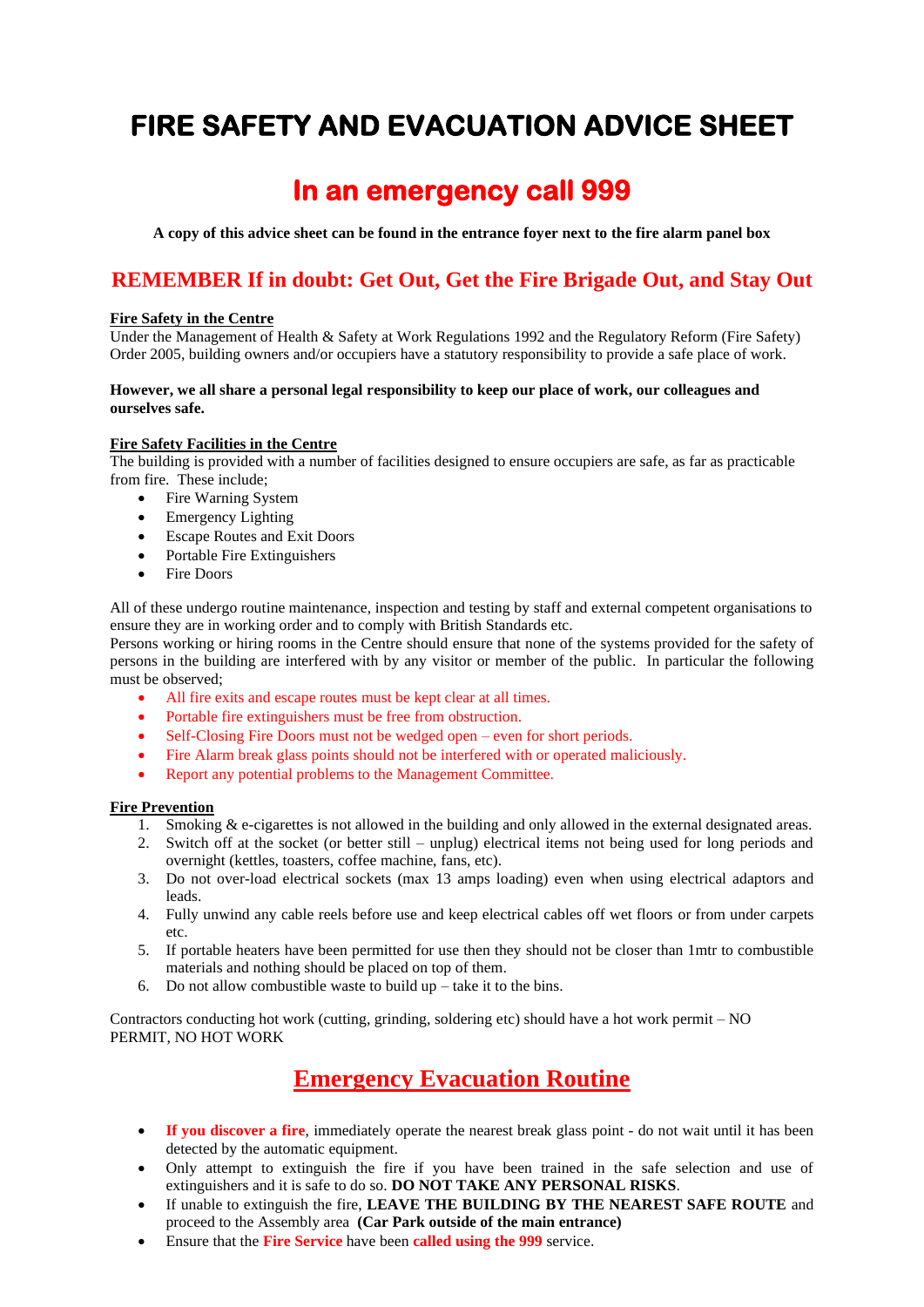- **If the fire alarm sounds** (continuous siren), **ALWAYS ASSUME THERE IS A FIRE AND LEAVE THE BUILDING BY THE NEAREST SAFE ROUTE.**
- Ensure that all members of the public/guests etc are evacuating with you and provide assistance where necessary. **DO NOT TAKE ANY PERSONAL RISKS.**
- Report to the assembly area **(Bottom of the main car park).**
- Do not re-enter the building until you have been told it is safe to do so.

#### **Fire Alarm Test**

- The fire alarm will be tested every Monday between 8am and 9am, when it will sound (Siren Device) for approximately 10 seconds.
- If the alarm continues to sound, you should assume there is a fire and evacuate the building as above.

#### **Fire Extinguishers**

| Portable fire extinguishers are provided<br>at  |                     | Fire Extinguishers should only be used on appropriate classes |                                  |  |
|-------------------------------------------------|---------------------|---------------------------------------------------------------|----------------------------------|--|
| locations in the building.<br>Fire<br>strategic |                     | of fire as follows;                                           |                                  |  |
| extinguishers are identified as follows;        |                     |                                                               |                                  |  |
| <b>Water &amp; Hydrospray</b>                   | Full Red Body       | <b>Water &amp; Hydrospray</b>                                 | Class A Fires                    |  |
|                                                 |                     |                                                               | Wood, Paper, Cloth               |  |
| Foam                                            | Red Body with Cream | Foam                                                          | Class A Fires                    |  |
|                                                 | Label               |                                                               | Wood, Paper, Cloth               |  |
| <b>Dry Powder</b>                               | Red Body with Blue  | <b>Dry Powder</b>                                             | Class A, B, C & Electrical Fires |  |
|                                                 | Label               |                                                               | Solids, Liquids, Gases & Live    |  |
|                                                 |                     |                                                               | <b>Electrical Equipment</b>      |  |
| <b>Dioxide</b><br>Carbon                        | Red Body with Black | <b>Carbon Dioxide (CO2)</b>                                   | Class B & Electrical Fires       |  |
| (CO2)                                           | Label               |                                                               | Liquids & Live Electrical        |  |
|                                                 |                     |                                                               | Equipment                        |  |

Fire extinguishers should only be used if you are trained in their safe selection and use and your dynamic risk assessment indicates it is safe to continue.

The management of Leigh Park Community Centre do not require staff or hirers to extinguish any fire unless the fire is preventing you or someone else from evacuating the premises.

Your first priority is to evacuate and help anyone else in need of assistance to evacuate from the building and to get to the assembly area (Main Car Park).

Fire extinguishers should only be used if the fire is affecting your safety or your escape route

Other than this, you should only use the portable fire extinguishers;

- If you are trained in their safe selection and use and
- Your dynamic risk assessment indicates it is safe to continue. They should only be used on small fires in the very early stages.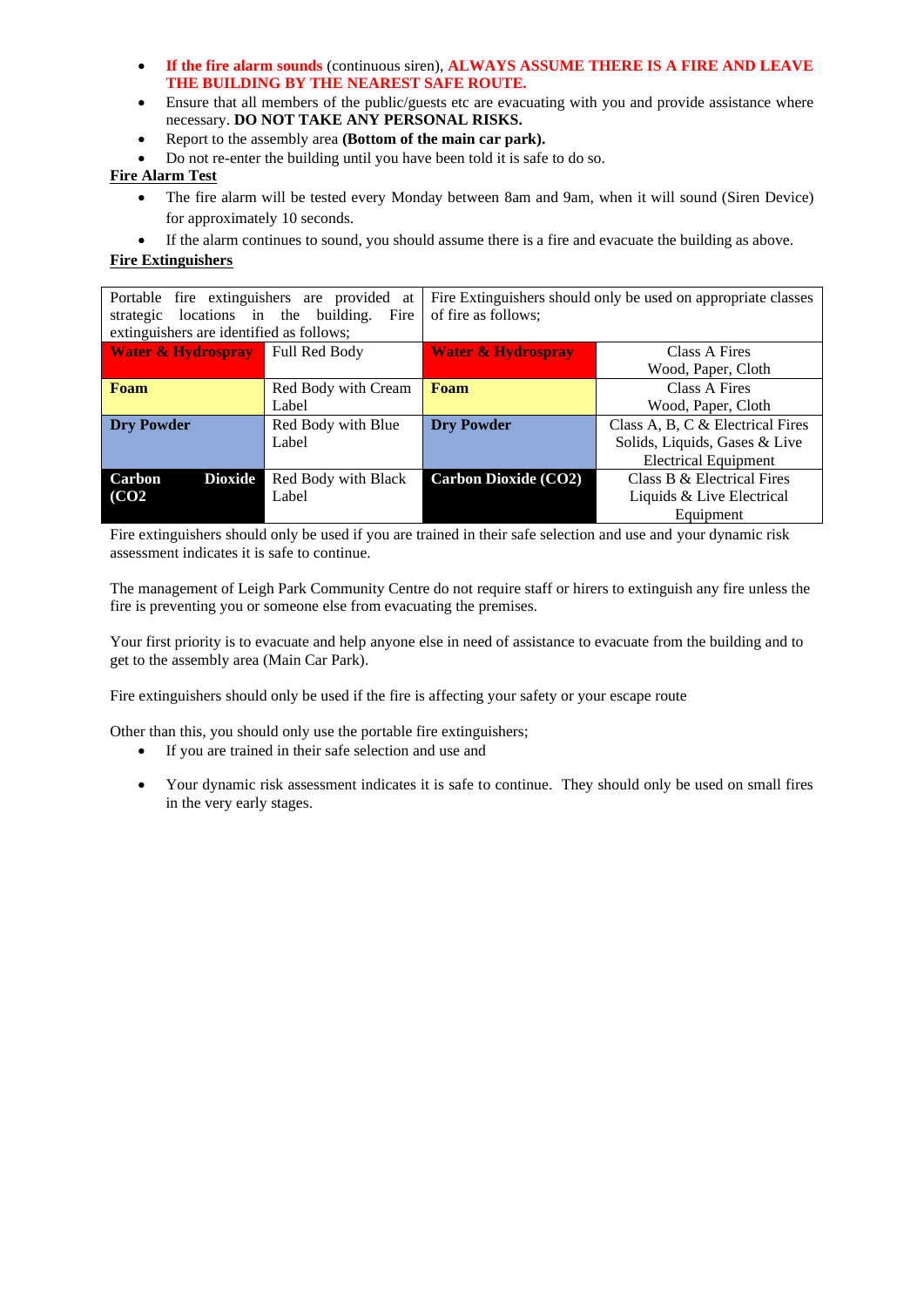## **Extended lettings Policy During a Pandemic**

#### **Aims and scope**

This version of our policy applies while a pandemic remains a risk (i.e. COVID-19)

#### **We aim to:**

- Make sure the charity's premises and facilities can be used, where appropriate, to support community or commercial organisations.
- Allow the hiring of the premises without using the charity's delegated budget to subsidise this.
- Charge for the use of the premises to cover the costs of hire and, where appropriate, raise additional funds for the charity.
- Not let any hiring out of the premises interfere with the charity's primary purpose of providing a safe environment for the community.
- Hire out facilities in a way that is safe, within current legislation and following government guidelines.

#### **Areas available for hire**

#### • **Available areas**

The charity will permit the hire of the following areas:

- o Hall A
- o Hall B
- o Grassed playing field

The type of activities allowed in these areas will depend on latest national and local government guidance on the pandemic, including on protective measures and social distancing.

#### • **Capacity and charging rates**

All capacity numbers below will be subject to the latest government guidance and local guidance set, including protective measures and social distancing for the activity that is taking place. The maximum capacity and rates for hiring each area are as follows:

| Area for hire         | No social  | 2m social  | 1m social  | Costs          |
|-----------------------|------------|------------|------------|----------------|
|                       | distancing | distancing | distancing | (as appendix 1 |
|                       | capacity   | capacity   | capacity   | below)         |
| Hall A                | 100        | 30         | 50         | No change      |
| Hall B                | 40         | 14         | 30         | No change      |
| Grassed playing field | 100        | 30         | 50         | No change      |

#### **Charging rates and principles**

#### • **Rates**

The rates for hiring out different areas are listed in the table in the section above. We may decide that certain organisations or activities can use the premises for a reduced rate, or free of charge, if it supports the core aims of the charity.

We may decide to impose an additional cleaning fee on top of the hiring rates.

#### • **Cancellations**

We reserve the right to cancel any agreed hiring with a minimum of 14 day's notice. If we have to cancel a booking due to a local lockdown or suspected/confirmed case on the premises we will endeavour to give you as much notice as possible. The hirer will agree to the same terms. A full refund will be issued if we do cancel a hire. The charity shall not be liable for any indirect or consequential losses, including (without limitation) any loss of profits, loss of business or the loss of any revenue arising out of the cancellation of any hire.

#### • **Review**

The revenue raised from hiring out will be reviewed by the Trustees and will be fed into the charity's financial reporting, to ensure best value is being achieved.

#### **Application process**

Those wishing to hire the premises should fill out the hire request form and read the general Terms and Conditions of Hire and those as set out below.

The hirer should fill out and sign the hire request form and submit it to the community centre's office. Approval of the request will be determined by the centre manager.

If the request is approved, we will contact the hirer with details of how to submit payment and make arrangements for the date and time in question. We will also send on details of the emergency evacuation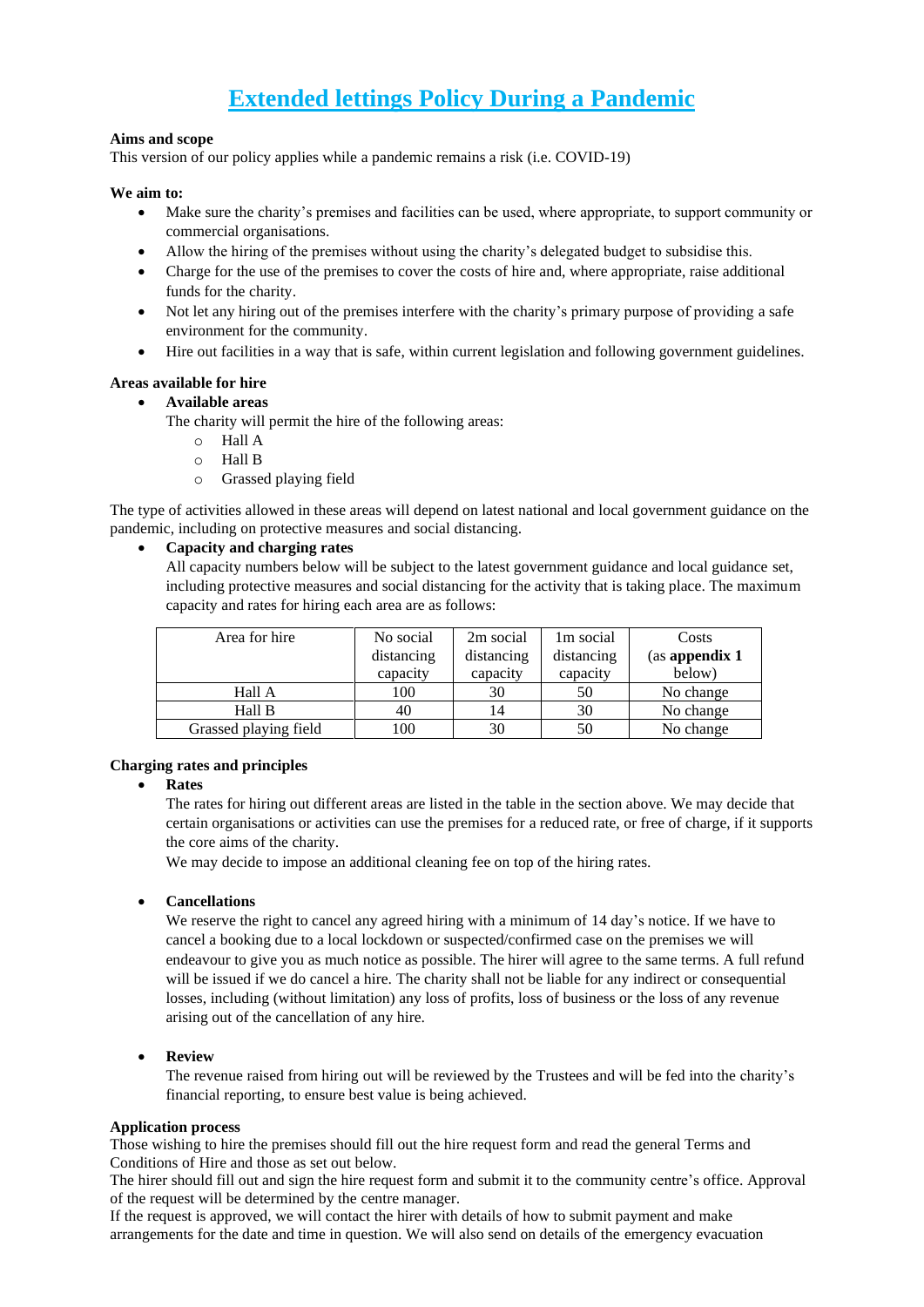procedures and other relevant health and safety documents. The hirer will also need to provide proof of their public liability insurance.

We reserve the right to decline any applications at our absolute discretion, in particular where the organisation does not uphold the values of the charity, reputational damage may occur, or the activity does not adhere to the latest government safety advice.

#### **Extended Terms and Conditions of Hire**

The following extension of terms and conditions must be adhered to in the hiring of the charity's premises. Any breach of these terms will result in cancellation of future hires without refund.

1. 'Hirer' means the person or entity identified in the relevant hire request form.

2. The hirer shall pay the full amount as stipulated by the charity, and shall not be entitled to set off any amount owing to the charity against any liability, whether past or future, of the charity to the licensee.

3. The hirer shall occupy the part(s) of the premises agreed upon as a non-exclusive licensee and no relationship of landlord and tenant is created between the hirer and the charity by this licence.

4. The hirer shall not sub-licence any of the premises under the licence.

5. The hirer shall not use the premises for any purpose other than that agreed upon in the licence, as set out in the hire request form.

6. Any additional uses of the premises not agreed in writing by the charity will result in the immediate termination of the licence.

7. The centre shall retain control, possession and management of the premises and the hirer has no right to exclude the charity from the premises.

8. The hirer shall be responsible for all matters relating to health and safety and shall be responsible for those in attendance during the specified time. This included implementing pandemic protective measures in line with the latest government guidance

9. The hirer must take out its own public liability insurance with a reputable insurer and if requested by the charity, shall provide of copy of the relevant insurance certificate no less than 7 before the start date of the licence.

10. The hirer shall not conduct, nor permit or suffer any other person to conduct, any illegal or immoral act on the premises, nor any act that may invalidate any insurance policy taken out by the charity in relation to the premises.

11. The hirer shall indemnify and keep indemnified the charity from and against:

a. Any damage to the premises or charity's equipment.

b. Any claim by any third party against the charity.

c. All losses, claims, demands, fines, expenses, costs (including legal costs) and liabilities, arising directly or indirectly out of any breach by the hirer of the licence or any act or omission of the hirer or any person allowed by the hirer to enter the premises.

12. Save that nothing in the licence shall exclude or limit either party's liability for personal injury or death arising from the negligence of either party or any other liability that cannot be excluded by law, the charity shall not be responsible for any losses of a direct or indirect nature, and its maximum liability to the hirer shall not exceed the total fees paid or to be paid to the charity by the hirer under the licence.

13. Any cancellations by the charity made with at least 14 day's notice or in the case of cancellations relating to a pandemic will be refunded.

14. Any cancellations by the hirer received with less than 14 day's notice, or in the case of cancellations relating to a pandemic with less than 7 day's notice will not be refunded.

15. The hirer will read the emergency evacuation procedures and be ready to follow them in the event of a fire or other similar emergency.

16. The hirer will leave the premises in the condition it was found in, leaving the area clean and tidy and not leaving any of their own equipment behind without prior agreement.

17. The hirer will clean their own equipment and clean the premises after use, see

#### **Appendix 2**.

Cleaning responsibility will rest with whoever you feel comfortable allocating this to, in line with your pandemic risk assessment and guidelines.

18. The hirer shall not display any advertisement, signage, banners, posters or other such notices on the premises without the prior written agreement from the charity.

19. If the hirer breaches any of the terms and conditions the charity reserves the right to terminate the licence and retain any fees already paid to the charity, without affecting any other right or remedy available to the charity under the licence or otherwise.

20. The hirer shall observe the maximum capacity rules of the part(s) of the premises being hired and not allow this to be breached.

21. The hirer will acquire all appropriate additional licences for any activities they are running, including those required for use of any third-party intellectual property.

22. The hirer is responsible for carrying out any risk assessments of the premises relating to the activities they are running. This includes a risk assessment for any current pandemic.

23. The hirer shall comply with all applicable laws and regulations relating to its use of the premises.